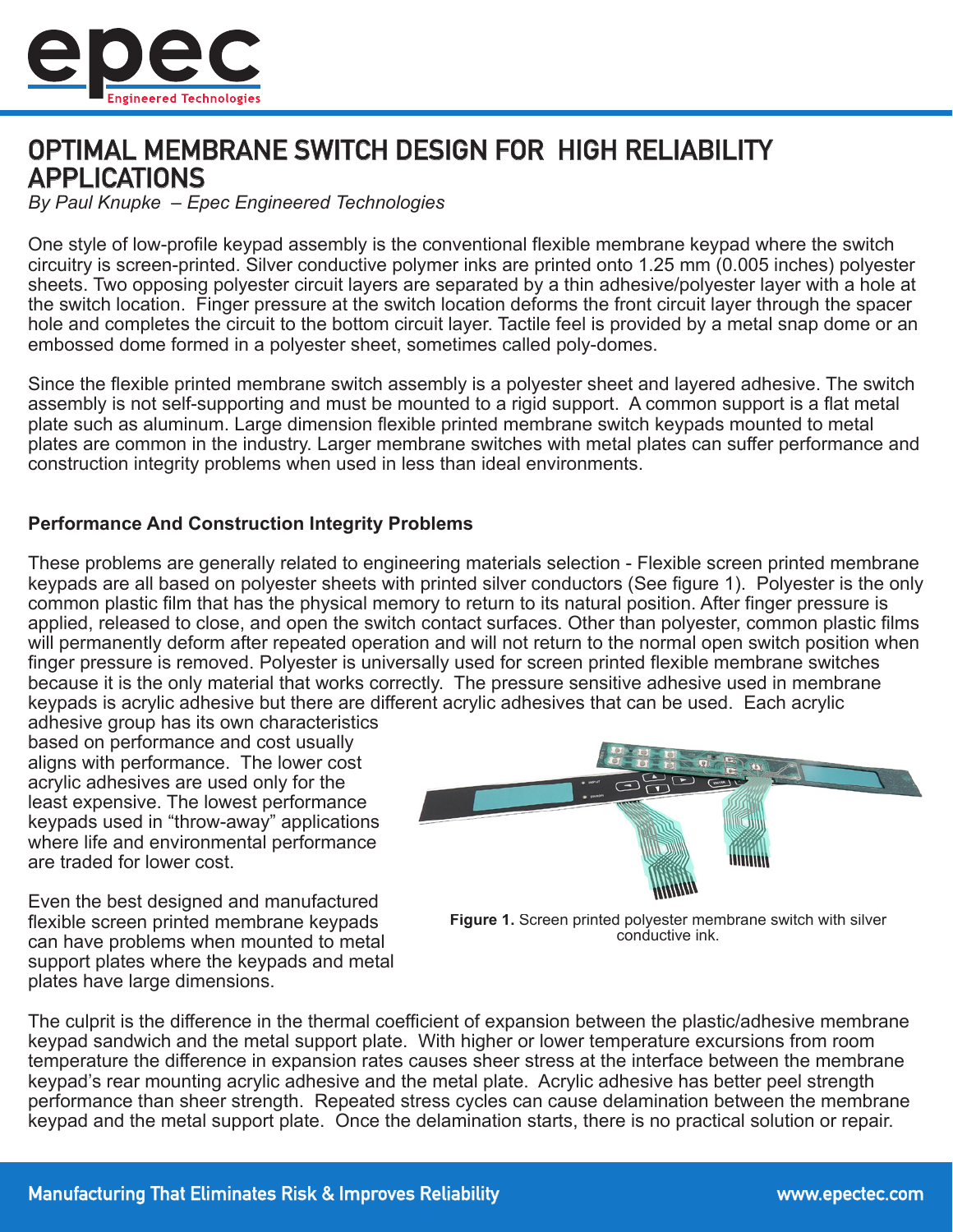

### **Mounted LED Concerns**

Sheer stress, vibration, or shock can take a toll on another part of the screen printed membrane keypad. Many membrane keypads incorporate surface mounted LEDs within the membrane sandwich. Printed silver circuits and polyester cannot tolerate soldering temperatures. LEDs are attached to the printed silver circuits with a small amount of silver-filled conductive epoxy.

In a perfect world, attaching and connecting LEDs to printed silver circuits with conductive epoxy sounds like a good idea. However, one of the inherent problems with polyester film used in flexible membrane switches is the peel strength adhesion of hard coat texture inks, graphic ink, or silver-filled ink for circuit conductors is less than desired.

LED failures can occur when stress fractures transpire between the silver ink and the polyester at the LED location or along the silver ink conductor next to the LED. The failure starts to occur as a stress crack which may not cause an open circuit right away. When additional stresses are applied during temperature excursion, shock, vibration, intermittent, open circuits can develop causing the LED to be inoperative. Unfortunately there is no practical repair option.



**Figure 2.** Standard membrane switch stack-up.

These LED failures can occur even when the flexible membrane is mounted to a metal support plate. Imagine the reliability problems that can be initiated when LEDs are mounted in unsupported flexible membrane keypads. Unsupported keypads are easily stressed during handling when removed from the shipping box, inspected, inventoried, and kitted for an Original Equipment Manufacturer (OEM) assembly line. Applied stresses may not cause any immediate problems. Moat stress related LED problems do not show up until the product is in the customer's hands. The later the failure is detected, the higher the total cost is to repair or replace.

Flexible membrane keypads include a flex tail that is part of the same polyester sheet that contains the circuit conductors in the polyester/adhesive keypad sandwich. Creasing, tearing, abrasion or vibration can easily damage the flex tail or the termination point at the end of the tail. The total length of the keypad flex tail plus the size of the keypad itself is constrained by the maximum size of the printed polyester sheet that can be printed.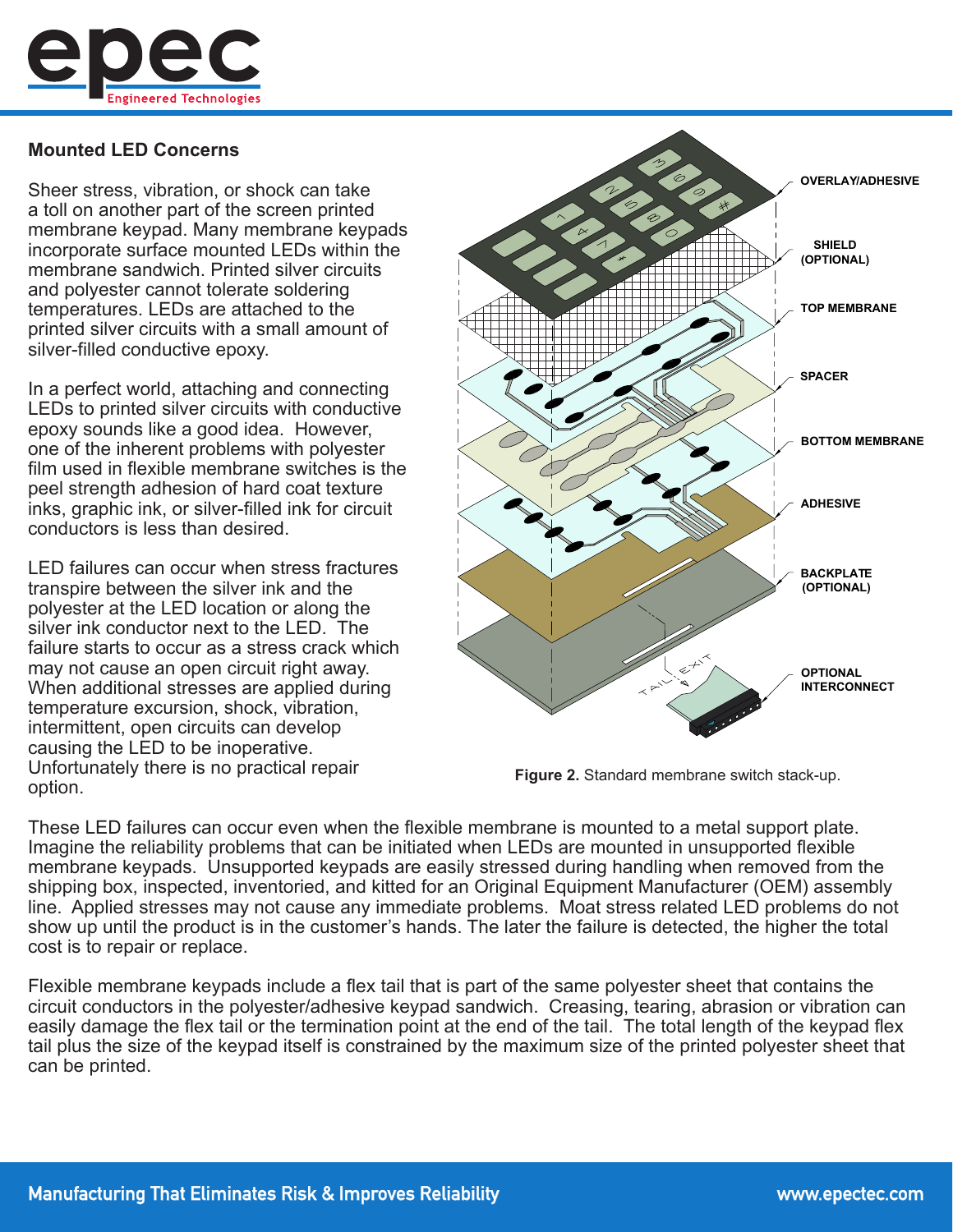

# **Identifying The Problem**

The intent of discussing these problems is to identify the cause of the failures and find a solution. Without knowing the cause of the problem, finding a permanent solution is more difficult. If a part does not stick well to another part, the solution may not be more adhesive. This is a classic engineering materials problem looking for a better solution.

# **Solution: Transition To Rigid PCB**

The best solution involves replacing the parts of the keypad design that caused the problems instead of working around the problems. Epec Engineered Technologies has decades of design and assembly experience with replacing the layered flexible printed membrane with a very thin printed circuit board usually about 0.5 mm (0.020 inches) thick (see figure 3).

The printed circuit board is mounted to the metal support plate with high performance acrylic adhesive, similar to a layered flexible membrane keypad. The thermal coefficient of expansion of the printed circuit board laminate is a better match to the metal support plate compared to the polyester/adhesive sandwich. Temperature excursion, shock, and vibration do not cause delamination with the printed circuit board keypad.



**Figure 3.** High reliability membrane switch with backed rigid printed circuit board.

The printed circuit keypad assembly can be completed

with a graphic overlay, molded rubber keytops, or molded plastic keytops the same as with a printed membrane keypad. The total thickness of the assembly is unaffected as the thin printed circuit board is almost the same thickness as the layered polyester/adhesive.

# **Additional Benefits Of Using A Rigid Circuit Board In Your Design**

Aside from attacking the root cause problem, additional benefits exist.

- 1. Additional electronic parts can be incorporated into the keypad assembly.
- 2. Surface mounted LEDs can be directly soldered to the printed circuit board, thereby eliminating potential intermittent or open LED circuits caused by stress.
- 3. Keypad interconnections to the application's electronics are greatly expanded as a wide variety of connectors can be soldered on the rear surface of the printed circuit board through cutouts in the metal support plate.
- 4. Connectors can be high density, through-hole, surface-mounted, polarized, latching, or shielded.
- 5. Electronic components such as resistors, capacitors, diodes, and even integrated circuits can also be mounted to the rear side of the printed circuit.